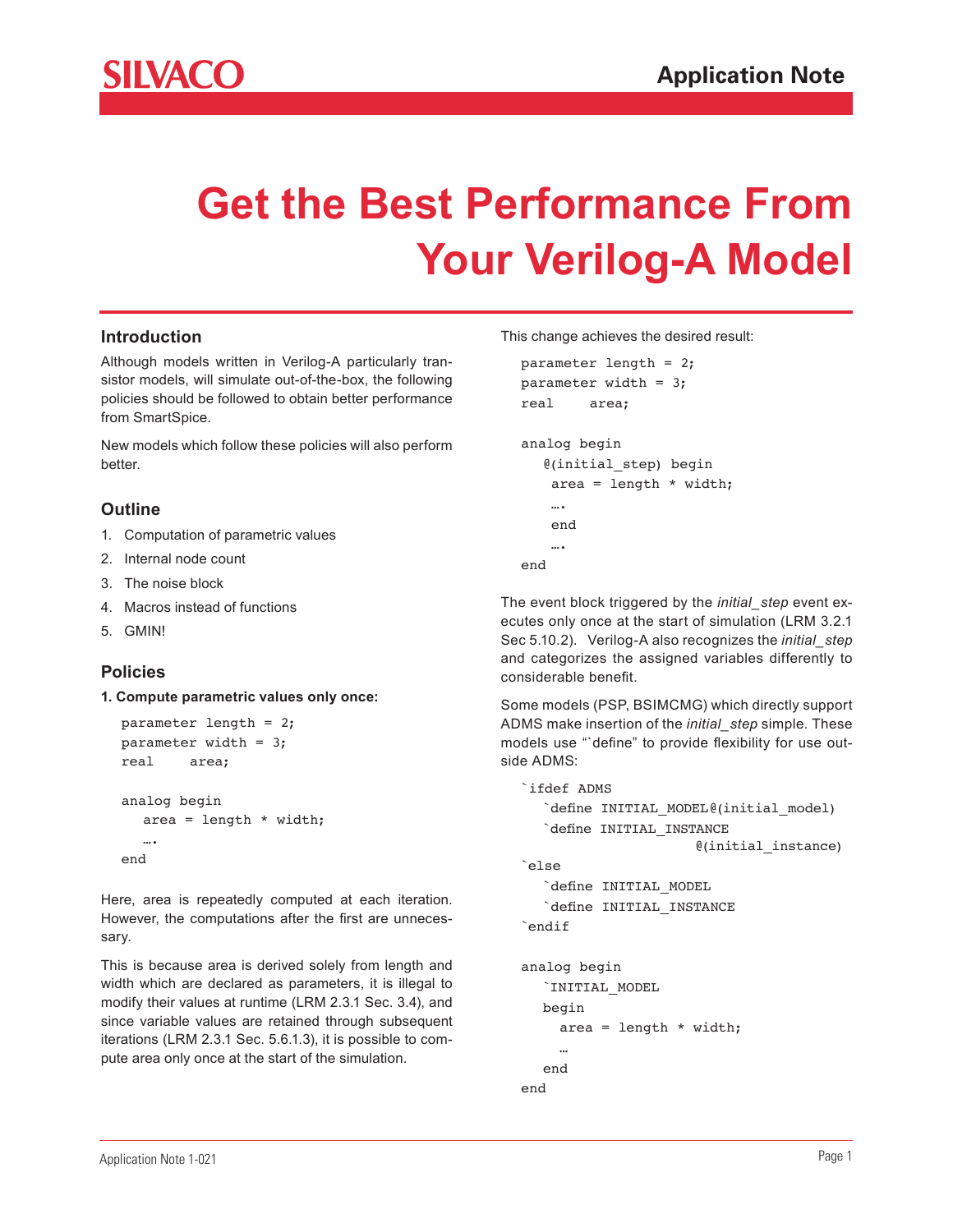When not targeting ADMS, "`INITIAL\_MODEL" and "`INI-TIAL\_INSTANCE" are substituted by space, which is not what we want. The following simple change remedies this:

```
`ifdef ADMS
   	 	 `define INITIAL_MODEL @(initial_model)
   	 	 `define INITIAL_INSTANCE
                          @(initial_instance)
`else
   	 	 `define INITIAL_MODEL @(initial_step)
   	 	 `define INITIAL_INSTANCE
                             @(initial_step)
`endif
```
#### **2. Minimize the number of internal nodes.**

Because parasitics in the model reduce the speed of simulation, models are typically implemented with different levels. The basic level implements fewer parasitics than the highest level, uses fewer internal nodes for simulation, and thus simulates faster. The Verilog-A LRM has no facility comparable to SPICE's level parameter, so other means have been discovered to achieve a similar result. One simple approach is to have a different model name (module name) for each level. A more complex approach requires the Verilog-A parser to automatically deduce the proper level based on the parametric values provided. These different Verilog-A code styles achieve the result of different levels from one Verilog-A source model. Two styles, *conditional compliation* and *node collapse* are discussed below:

In *conditional compilation*, (e.g. EKV3 model) localized use of "`ifdef"s provide unique model (module) names for each level and precise control over the internal node count:

```
	 `ifdef DC
        module xyz (d,q,s,b);`endif
`ifdef RF
        module xyz rf (d,g,s,b);
`endif
….
`ifdef RF
          electrical internal_d, 
         internal s, internal b;
`endif
….
`ifdef RF 
         	 	 	 I(internal_d,internal_s) <+ ….;
`endif
          endmodule
```
When the module is compiled with "RF" defined, the unique module name becomes "xyz\_rf", precisely 3 internal nodes are added to the model, and a contribution across the internal nodes is present. These features occur *conditionally* on "RF" being defined, hence the name *conditional compilation*. Note the *conditional compilation*  style is applied during the compilation phase.

In *node collapse* (e.g. PSP, BSIMCMG) a special Verilog-A if-then-else construct is employed and the Verilog-A parser is expected to recognize and then act on the construct during the simulation setup phase to differentiate the model into a specific level:

parameter rg;

```
if(rg != 0) I(g, internal_g) <+ V(g, internal_g)/rg;
else 
   V(q, internal q) \leq + 0;
```
In this code, when the parasitic "rg" is non-zero a resistor with value "rg" is placed between nodes "internal\_g" and "g". When the parasitic is absent, i.e. "rg" is 0, a short is made between the nodes by the 0 volt voltage source. The if-then-else construct forms a switch set by the constant parameter "rg" and the Verilog-A parser is expected to recognize during setup that when "rg" is zero the switch is always "on", nodes "g" and "internal\_g" are shorted, and thus the two nodes can be collapsed into one, reducing the node count, Hence the name, *node collapse*.

While it is true that a zero-volt voltage source shorts its terminal nodes allowing *node collapse*, the Verilog-A LRM specifically reserves the use of a zero-voltage source for a different purpose. Specifically, when a current probe is needed a zero-volt source should be used (LRM 2.3.1 Sec 5.4.2.1). Verilog-A does not implement *node collapse* but interprets the zero-volt source as per the LRM.

Verilog-A correctly simulates the if-then-else construct, but neither zero nor non-zero values of "rg" improve the internal node count. There is always one node for "internal\_g" and, worse yet, an internal branch node is reserved for current through the voltage source. There are always three nodes, even when "rg" is zero in which case only one is necessary.

We recommend searching the Verilog-A model for this if-then-else construct and replacing it with the *conditional compilation* style to reduce the internal node count where applicable.